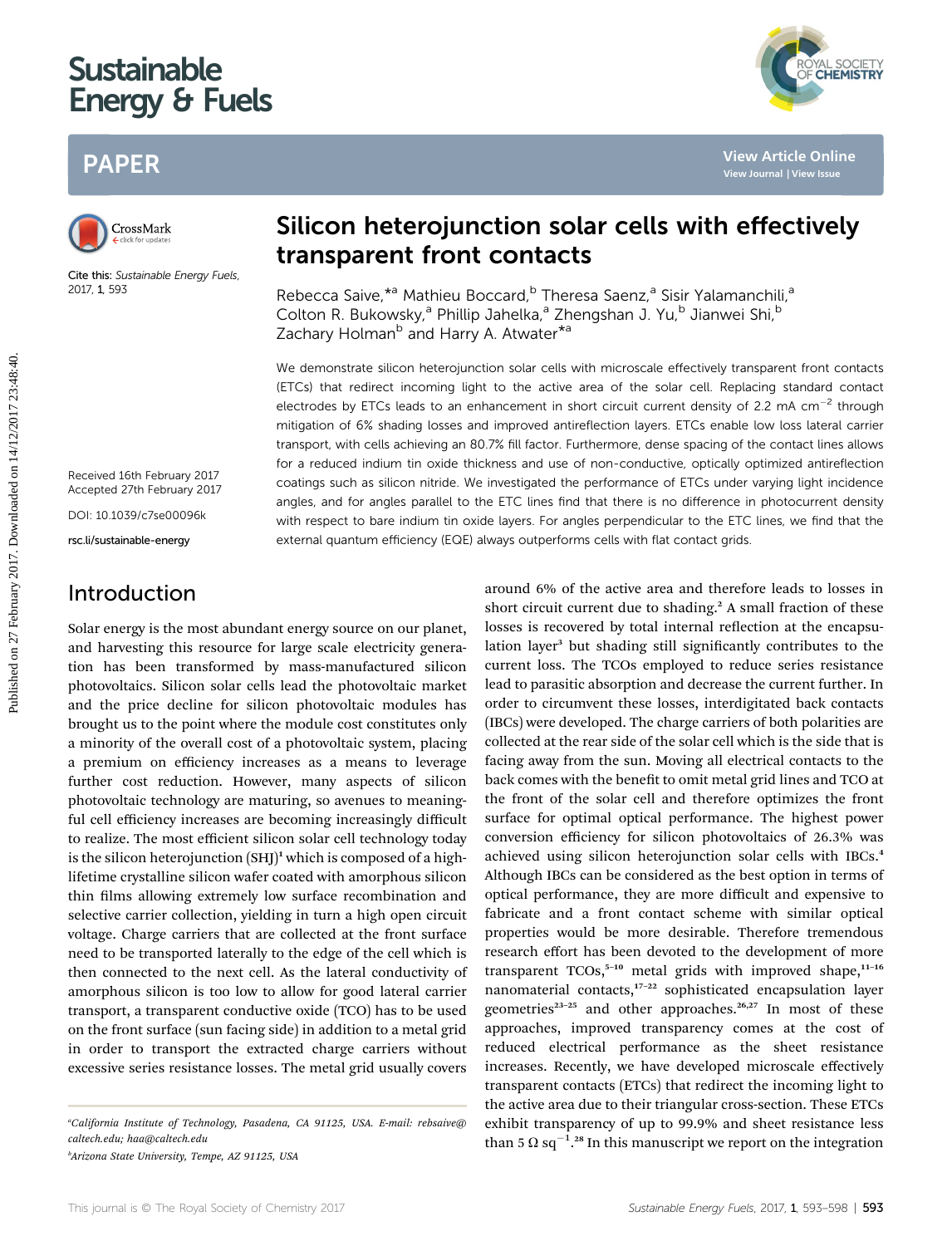of effectively transparent contacts with silicon heterojunction solar cells and experimentally find that the current density can be increased by 2 mA  $cm^{-2}$  while achieving 80% fill factor. In contrast, nanowire networks $18,20$  that provide low sheet resistance to obtain similar fill factors exhibit parasitic plasmon absorption that inherently limits their effective transparency to  $\sim$ 94%. Microscale grids with flat shape exhibit shading losses corresponding to their geometric coverage.<sup>28</sup> The mesoscale contacts presented in this manuscript provide an unprecedented combination of low sheet resistance and near unity effective transparency demonstrated on a realistic solar cell and fabricated with a scalable process.

### Experimental

Ray optical simulations of silicon heterojunction solar cells with different antireflection coatings and contact layouts were performed using Synopsis LightTools. The spectral and angle dependent transmission of light into the crystalline silicon without contacts were determined using PV Lighthouse's OPAL 2.<sup>29</sup> The front surface was set to be planar and custom n-k data which was previously determined by ellipsometry was used as an input for the amorphous silicon, indium tin oxide (ITO) and silicon nitride. Literature values were used for the crystalline silicon<sup>30</sup> and the silicon dioxide.<sup>31</sup> Reflection, parasitic absorption in the amorphous silicon, ITO, silicon nitride and silicon oxide and transmission into silicon was determined for angles of incidence between  $0^{\circ}$  and  $89^{\circ}$  and these values were used as input parameters for the ray optical simulations. Sustainable fraengy 6 Fests<br>on different contacts with allie on here counter districts. Then, the stamp was placed on the 11O pack<br>on each cells and experimentally find that the current density end the solution and subsect

Silicon heterojunction (SHJ) solar cells were prepared in the same way as described by S. Y. Herasimenka et  $al.^{32}$  The solar cells had textured back surfaces and flat front surfaces and were fabricated on  $270 \mu m$  thick 4 inch wafers. These cells were cut to 1.4 cm  $\times$  1.4 cm pieces and 7 mm  $\times$  7 mm ITO patches defined the active area. Therefore, between different solar cells from the same wafer the only difference in the process was the preparation of the contact layer, potential annealing steps and deposition of antireflection coatings. Five wafers that yielded approximately 30 solar cells each were prepared throughout the course of this project. The results were reproducible and similar for different wafers.<sup>33</sup> In this paper we report the results from our fifth wafer, which benefitted from our optimized process conditions. Half of the cells of each wafer were prepared with a layer of 70 nm ITO, the other half with a thinner ITO layer. The cells described in this paper featured an ITO layer of 22 nm. This thickness allowed for optimized dual and triple junction anti reflection coatings. However, we also obtained fill factors of up to 73% for cells with only 9 nm ITO. Flat contacts were fabricated by a standard screen printing process with silver paste.

Effectively transparent contacts were prepared using imprint lithography. Using two-photon lithography triangular crosssection polymer lines were written on silicon substrates. The width of the triangle was 4.5  $\mu$ m, height 15  $\mu$ m and period 80  $\mu$ m. The lines were written to be up to 10 mm long. These samples were used as a mold for the preparation of a PDMS stamps. The PDMS stamps were cut open on both sides of the line grid and put in isopropanol for 6–12 hours in order to obtain a favorable

surface energy. Then, the stamp was placed on the ITO patch of the solar cell and silver ink was infilled from the sides via capillary action. This process ensured clean triangular cross-section silver lines without unwanted silver residues between the lines.<sup>34</sup>

Silicon nitride was deposited in a plasma-enhanced chemical vapor deposition (PECVD) tool at 222 °C, 150 W, 2.5 Torr, 26 sccm silane, 94 sccm ammonia and 575 sccm hydrogen.

The optical constants of the silicon nitride were determined by spectroscopic ellipsometry. First, a sample layer was deposited on a silicon wafer and the layer thickness was determined by etching part of the sample in buffered hydrofluoric acid and measuring the step-height using atomic force microscopy. Then, spectroscopic ellipsometry was used to measure the optical response between 250 and 1200 nm. The layer thickness and ellipsometry then enabled a model-free calculation of the nitride layer's complex index of refraction.

Current–voltage measurements were performed with a xenon lamp and an AM 1.5 filter. The incident power was calibrated with a certified silicon reference cell. An aperture of 5  $mm \times 6 mm$  was used for all measured solar cells. This size was chosen as it ensured to measure the largest uniform ETCs contact pattern possible. The short circuit current density does not depend on the aperture size. The open circuit voltage increases with increasing aperture as the ratio between light and dark current becomes more favorable.

Angle- and wavelength-dependent external quantum efficiency measurements were performed using chopped monochromated light from a Fianium supercontinuum laser and a silicon photodiode detector, as described elsewhere. The axis of angular rotation was aligned parallel or perpendicular to the contact finger lines or triangular contacts.

#### Replacing standard grid lines by effectively transparent contacts

Silicon heterojunction solar cells with 70 nm ITO layers were prepared. Three different contact layouts were compared against each other: (i) an ITO layer with a flat metal grid of 6% surface coverage, (ii) an ITO layer without any metal contact and (iii) an ITO layer with effectively transparent contacts (ETCs). Fig. 1 shows the current–voltage  $(j-V)$  characteristics of these three devices. The black curve shows the  $j$ -V characteristics of a cell with 70 nm ITO and a flat contact grid. The short circuit current density is 33 mA  $cm^{-2}$  and therefore, 2 mA  $cm^{-2}$  lower than the one of a cell with only the ITO layer and no metallic contacts (blue curve). This corresponds approximately to the 6% shading of the contact grid. The active area of the measured cells was 5 mm  $\times$  6 mm. Therefore, a metal contact grid is necessary to provide good lateral transport and cells with only ITO exhibited a low fill factor (59.3%) as can be seen from the blue curve. ETCs on top of the ITO layer (red curve) lead to short circuit current densities comparable to those for cells without any metal contact, which agrees with our previously reported effective contact transparency of up to 99.9%.<sup>28</sup> Furthermore, fill factors of up to 80.7% were achieved. With a short circuit current density of 35.0 mA  $cm^{-2}$ and an open circuit voltage of 690 mV, this leads to an efficiency of 19.5%. We performed Suns-Voc measurements of the same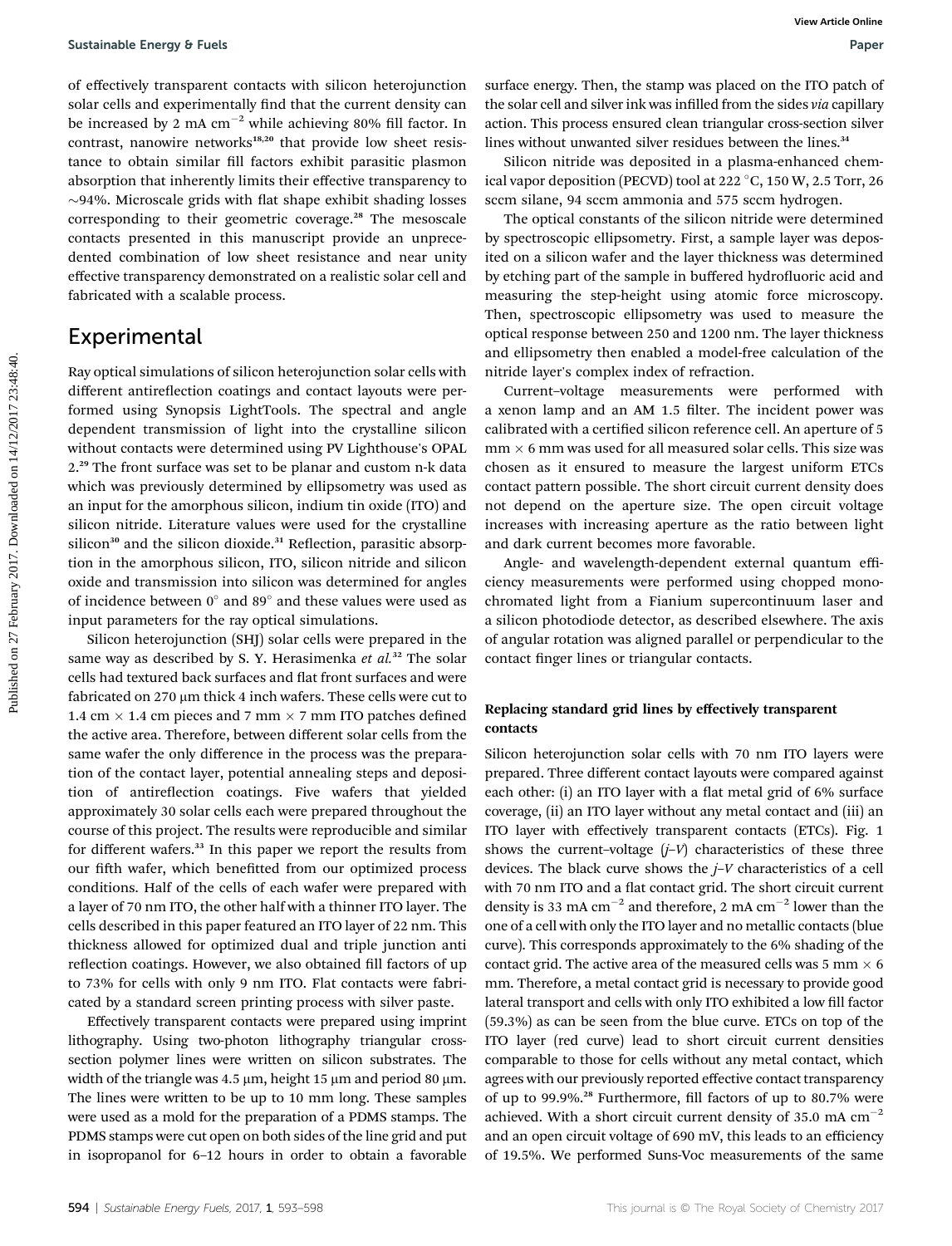

Fig. 1 Current–voltage characteristics of silicon heterojunction solar cells with three different front contact. Inset: scanning electron microscope image of a triangular cross-section contact line.

devices in which the voltage is measured depending on the light intensity. From these measurements the intrinsic characteristics of a solar cell without losses e.g. through lateral transport can be deduced.<sup>35</sup> We obtained a pseudo fill factor of 82.0% showing that the effectively transparent contacts provide excellent lateral conductivity.

#### Replacing TCOs by optimized antireflection coatings

One major advantage of ETCs is that their close spacing allows for reduction or even omission of the TCOs that cause parasitic optical absorption. We obtained fill factors of up to 77.2% with only 22 nm-thick ITO and 73.3% with 9 nm-thick ITO. These values are lower than for the thicker ITO because this layout is more sensitive to imperfections: whereas a 70 nm-thick ITO layer can bridge small discontinuities in the lines, cells with thin ITO depend on very good metal grid quality which we think can be achieved in an automated process.

We performed optical simulations of the photon transmission into the crystalline silicon in a SHJ solar cell as explained in the method section. Our aim in these simulations is to specifically demonstrate the properties of the contact and antireflection properties without taking into account other properties of the silicon solar cell such as its thickness, back side texture, other light trapping measures or internal quantum efficiency. Fig. 2 shows the spectrum of the light transmitted into the silicon through the metal contacts, the antireflection coatings and the amorphous silicon. Different antireflection coatings and contact layouts are compared with each other: the standard coating without any contacts (70 nm-thick ITO) is shown in blue, 70 nm ITO and a flat contact layout is shown in black and 70 nm ITO and ETCs is shown in red. A cell with ETCs and an antireflection coating consisting of 22 nm ITO/67 nm silicon nitride or 22 nm ITO/43 nm silicon nitride/67 nm silicon oxide is shown in green and purple respectively. The curve for bare 70 nm ITO and ETCs matches closely while the standard flat contacts show lower transmission. An antireflection coating that consists of 22 nm ITO and 67 nm would let less photons



Fig. 2 Simulated transmission into the silicon substrate for different contact designs and antireflection coatings.

through in the shorter wavelength regime but more photons with wavelength longer than around 600 nm. In order to understand this result it must be noted that the ITO we used here (n-k data was measured by ellipsometry) showed low absorption for short wavelength. With an antireflection coating of 22 nm ITO/43 nm silicon nitride/67 nm silicon oxide



Fig. 3 Measured (a) 1-reflection and (b) external quantum efficiency for cells with different front contacts and different antireflection coatings.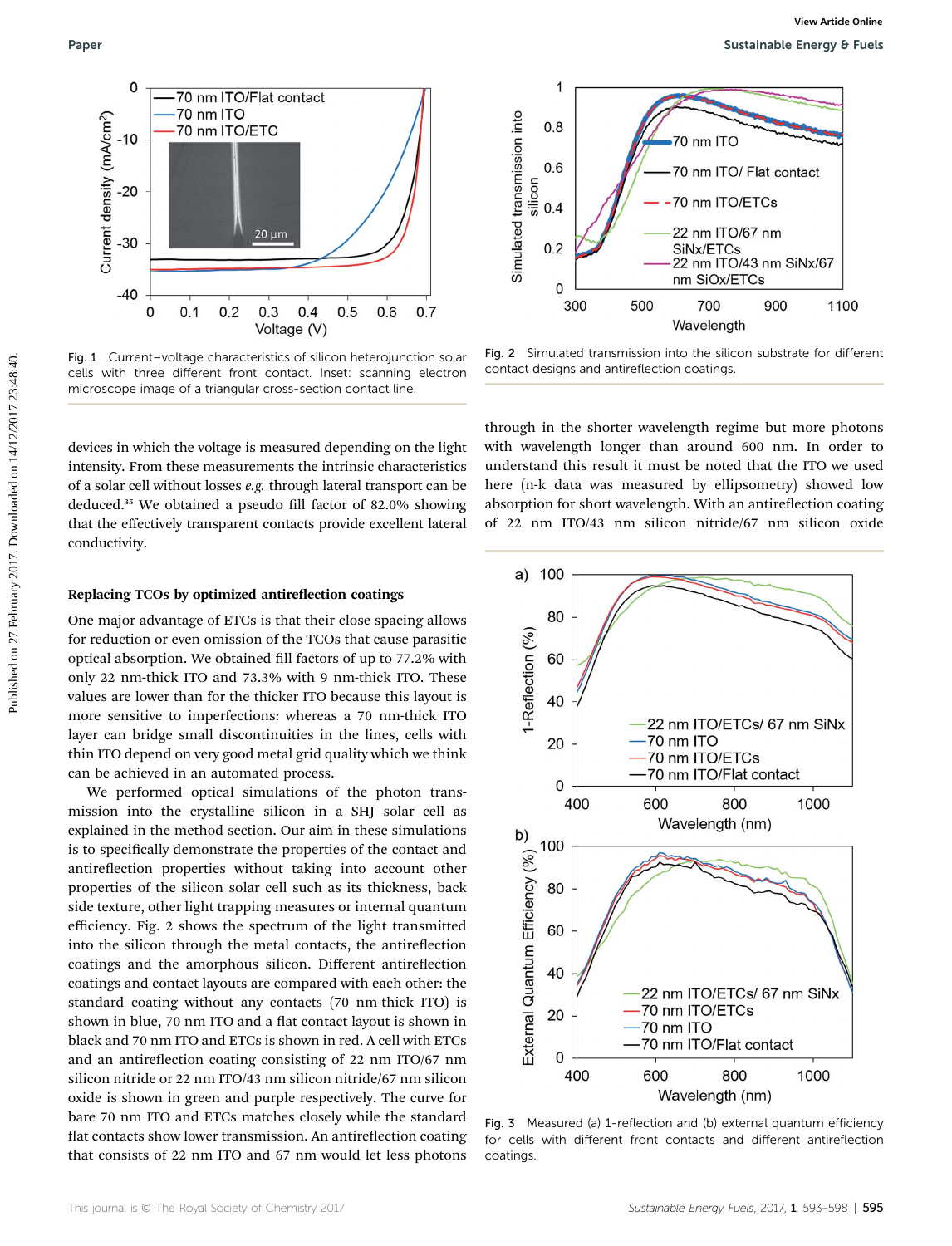transmission is enhanced between 300 nm and 450 nm and beyond 600 nm.

The plotted quantity corresponds to the photon flux transmitted through the top layers into the crystalline silicon. We can denote a maximum current density which would be achieved if all transmitted photons were absorbed and generated one collected electron hole pair. In reality, not all photons will be absorbed, mostly due to incomplete light trapping and carrier collection for photons with energy close to the band gap of the silicon. Therefore, we expect the experimental external quantum efficiency to be different from this theoretical limit, exhibiting a sharp drop for long wavelengths (cf. Fig. 3). Nonetheless, in order to quantitatively compare the properties of different contact geometries and antireflection coatings, it is instructive to calculate a theoretical short current density for the case in which all photons that transmit through the contact and antireflection layers into the silicon are absorbed and contributed an electron hole pair. Sustainable foreign  $\theta$  February 2018 to the photon flux transition of the photon flux transition of the photon flux transition of the photon flux transition of the photon flux transition of the photon flux transition of

We obtain maximum current densities of 36.0 mA  $cm^{-2}$  for 70 nm of ITO without any contact, 35.9 mA  $cm^{-2}$  for 70 nm with ETCs and 33.8 mA  $cm^{-2}$  for 70 nm ITO with standard contacts. A contact that features 22 nm ITO/67 silicon nitride and ETCs transmits photons corresponding to a current density of 37.2 mA  $cm^{-2}$ , 22 nm ITO/43 nm silicon nitride/67 nm silicon dioxide leads to a transmission of photons that correspond to a current density of 38.2 mA  $\rm cm^{-2}.$  This shows that in addition to the gain from reduced shadow loss, ETCs can enable further current enhancement of around 2 mA  $cm^{-2}$  because they allow for non-conductive antireflection coatings.

Fig. 3a shows the result from measurements of the wavelength dependent reflectance for samples with different antireflection coatings and contact layouts. A cell with a bare ITO front contact is shown in blue, a cell with ITO and flat screen printed contacts in black, a cell with ITO and ETCs in red and a cell with 22 nm ITO/ETCs/67 nm silicon nitride is shown in green. As expected from the optical simulations the reflectance of a cell with 70 nm ITO is barely affected by adding ETCs. Unsurprisingly, adding flat contacts increases the reflectance. Using an antireflection coating of 22 nm ITO and 67 nm silicon nitride decreases the reflectance significantly for wavelengths greater than 600 nm as well as for short wavelengths as predicted by optical simulations.

We also performed external quantum efficiency (EQE) measurements for these cells. Fig. 3b shows the EQE for a cell with a bare ITO front contact (blue curve), a cell with ITO and flat screen printed contacts (black curve), a cell with ITO and ETCs (red curve) and a cell with 22 nm ITO/ETCs/67 nm silicon nitride. Bare ITO and ITO with ETCs gives similar results while flat contacts give a lower EQE over the whole spectrum as one would expect. If the 70 nm ITO is replaced by 22 nm ITO and 67 silicon nitride we observe lower absorption for shorter wavelengths and higher absorption for longer wavelengths. This is expected from the simulation of the transmission through the front contacts and also from the data of Fig. 3a.

Table 1 summarizes the short circuit current density  $(j_{sc})$ , the open circuit voltage  $(V_{oc})$ , the fill factor (FF) and the efficiency  $(n)$  for the SHJ solar cells with different front contacts and antireflection coatings.

Table 1 Summary of the efficiency  $(\eta)$ , open circuit voltage ( $V_{\text{oc}}$ ), short circuit current density  $(j_{sc})$  and fill factor (FF) for silicon heterojunction solar cells with different contact layouts

|                                     | $70 \text{ nm}$ ITO/<br>flat contacts | <b>TTO</b> | 70 nm 70 nm ITO/<br><b>ETCs</b> | $22 \text{ nm}$ ITO/<br>$ETCs/67$ nm $\text{SiN}_x$ |
|-------------------------------------|---------------------------------------|------------|---------------------------------|-----------------------------------------------------|
| $V_{\rm oc}$ (mV)                   | 693                                   | 697        | 690                             | 687                                                 |
| $j_{\rm sc}$ (mA cm <sup>-2</sup> ) | 33.0                                  | 35.4       | 35.0                            | 35.6                                                |
| FF(%)                               | 79.0                                  | 59.3       | 80.3                            | 73.8                                                |
| $\eta$ (%)                          | 18.1                                  | 14.6       | 19.5                            | 18.1                                                |

#### Angular performance of ETCs

Simulations and measurements of the angle dependent transmission of ETCs compared to flat contacts or bare ITO layers show a spectrally broad and surprisingly angle-insensitive response. Fig. 4a–d show the simulated transmission of photons into the crystalline silicon absorber layer for SHJ solar cells with (a) bare ITO, (b) ITO with flat contacts,  $(c)$  ITO and ETCs where the angle  $\beta$  is varied parallel to the grid lines and (d) ITO and ETCs where the angle  $\alpha$  is varied perpendicular to the grid lines. A bare ITO contact shows greater transmission for



Fig. 4 a)–(d) Simulated transmission into silicon and  $(e)$ –(h) measured external quantum efficiency depending on the angle of incidence and wavelength for front contacts with (a and e) bare ITO, (b and f) ITO and flat contacts, (c and g) ETCs (angle varied parallel to the lines) and (d and h) ETCs (angle varied perpendicular to the lines).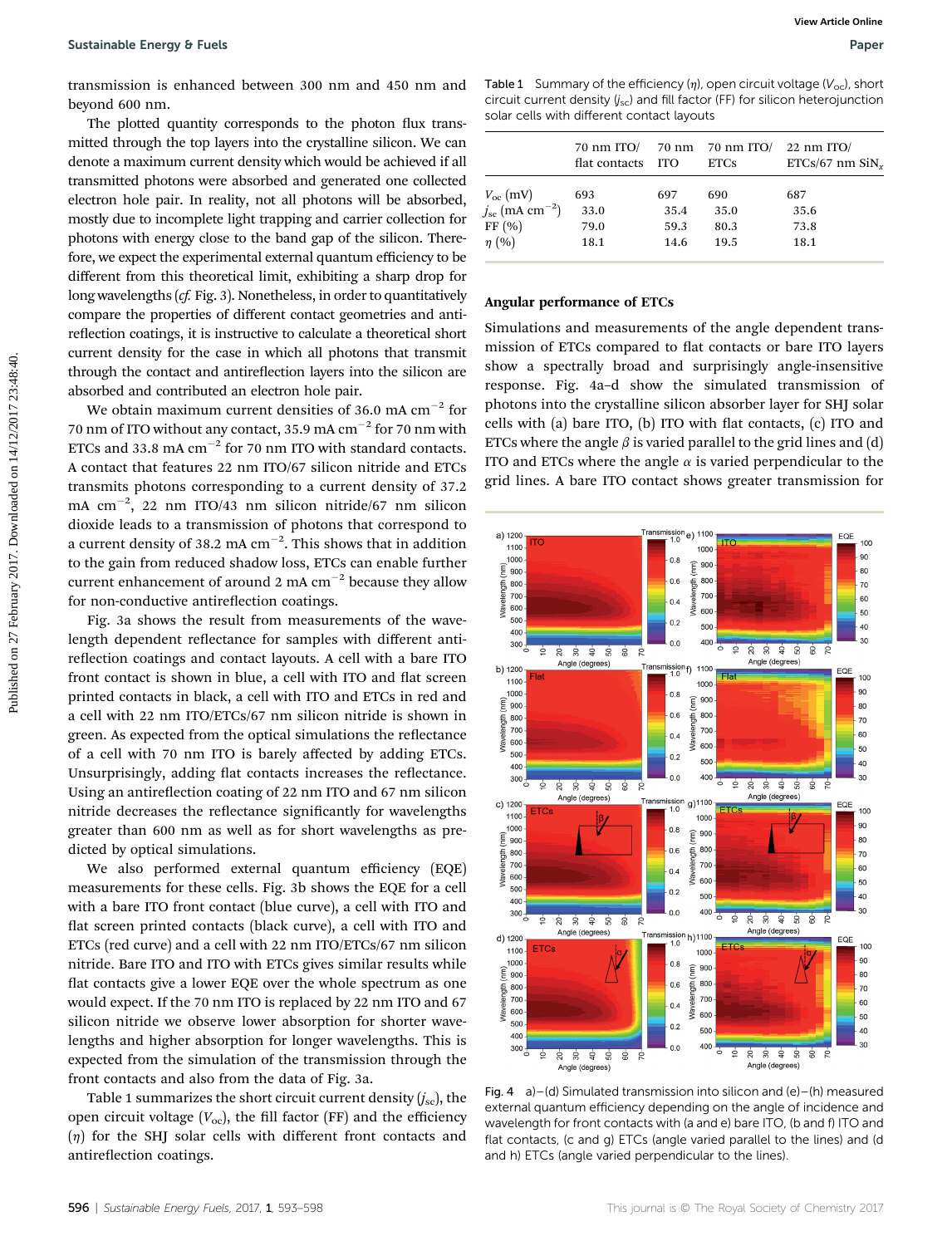

Fig. 5 Measured angle dependence of the external quantum efficiency for different front contact designs at 600 nm incident photon wavelength.

increasing angle over a major part of the wavelength spectrum as the thickness of the ITO is optimized for optimal antireflection properties under normal incidence. Therefore a deviation from normal incidence increases the reflection and lowers the transmission. If a flat contact grid is assumed, the overall transmission drops for all wavelengths. If ETCs are assumed, and the angle is varied parallel to the contact lines a similar behavior as for bare ITO is observed.

We also performed angle and wavelength dependent EQE measurements of SHJ solar cells. These are shown in Fig. 4e–h; (e) a bare ITO front contact,  $(f)$  ITO with flat contacts and  $(g$  and h) ITO with ETCs where the angle was scanned parallel and perpendicular to the contact lines respectively. For all cells we obtain low EQE for all angles for the shortest and longest wavelength as already observed at normal incidence. ITO with flat contacts give an overall lower EQE. The EQE of ETCs where the angle is varied parallel to the contact lines is similar to the case with bare ITO.

Fig. 5 shows the angle dependent EQE for incident photons with a wavelength of 600 nm. The angle dependence of the EQE of a cell with bare ITO front contact is shown in blue. The EQE decreases with increasing angle of incidence as the thickness of the ITO is optimized to provide optimal antireflection properties for photons with normal incidence. The EQE dependence of a cell with ITO and ETCs where the angle is varied parallel to the ETCs (angle  $\beta$  in Fig. 5) is shown as dashed red curve. The curve follows the behavior of pure ITO. Changing the angle perpendicular to the ETCs ( $\alpha$  in Fig. 5) leads to a slight drop in EQE beyond 40 $^{\circ}$  angle of incidence as seen by the solid red curve. However even with light incident perpendicular to the ETCs, the EQE is always higher than for a cell with flat contacts (black curve in Fig. 5). These results show that there is no reduction in acceptance resulting from the ETCs for angles of incidence parallel to the ETCs and only minor reduction for angles of incidence perpendicular to the ETCs beyond 40°. In a field of photovoltaic modules, angle dependent EQE losses might be avoided by mounting the modules such that the lines are oriented horizontally.

## Conclusion

We have demonstrated effectively transparent contacts (ETCs) that enhance the short circuit current density of SHJ solar cells by avoiding shadow losses. Furthermore, these contacts can be placed close together such that more optimal non-conductive antireflection coatings can be used. ETCs feature an acceptance angle range similar to that for bare antireflection coatings if the incidence angle plane is parallel to the contact lines. Perpendicular to the contact lines the external quantum efficiency starts dropping off for angles beyond 40.

Effectively transparent contacts represent a general approach to light management, and are not limited to a specific solar cell technology. Advanced printing technologies may enable a pathway to scale-up for use with mass-manufactured photovoltaics. We have previously demonstrated ETC printing on top of textured Si surfaces, suggesting a path to ETC contact use with textured Si solar cells.<sup>28</sup> The challenge is to prepare a stamp that prevents ink from flowing in between the lines while being stiff enough to maintain shape. Due to their close spacing, ETCs could in principle also allow omission of TCO thin films altogether as it is also the case for other micro- and nanogrids. Thus we can anticipate that optimized ETC designs could add more than 2 mA  $cm^{-2}$  additional short circuit density to a variety of state-of-the art front-contacted cells, leading to efficiency improvements of around 1% absolute. Puper<br>
Puper<br>  $\frac{2}{3}$  **CONCIUSION**<br>  $\frac{2}{3}$  **CONCIUSION**<br>  $\frac{2}{3}$  **CONCIUSION**<br>  $\frac{2}{3}$  **CONCIUSION**<br>  $\frac{2}{3}$  **CONCIUSION**<br>  $\frac{2}{3}$  **CONCIUSION**<br>  $\frac{2}{3}$  **CONCIUSION**<br>  $\frac{2}{3}$  **CONCIUSION**<br>  $\frac{2}{3}$  **CONC** 

## Acknowledgements

This material was based upon work supported by the U.S. Department of Energy through the Bay Area Photovoltaic Consortium under Award Number DE-EE0004946. Authors and their work presented herein are funded in part by the Department of Energy, Energy Efficiency and Renewable Energy Program, under Award Number DE-EE0006335. This material is based upon work supported by the Engineering Research Center Program of the National Science Foundation and the Office of Energy Efficiency and Renewable Energy of the Department of Energy under NSF Cooperative Agreement No. EEC-1041895. Any opinions, findings and conclusions or recommendations expressed in this material are those of the authors and do not necessarily reflect those of the National Science Foundation or Department of Energy.

## References

- 1 M. Tanaka, et al., Development of new a-Si/c-Si heterojunction solar cells: ACJ-HIT (artificially constructed junction-heterojunction with intrinsic thin-layer), Jpn. J. Appl. Phys., 1992, 31, 3518.
- 2 P. A. Basore et al., in 2013 IEEE 39th Photovoltaic Specialists Conference (PVSC), IEEE, 2013, pp. 0900–0903.
- 3 A. Blakers, Shading losses of solar-cell metal grids, J. Appl. Phys., 1992, 71, 5237–5241.
- 4 http://www.kaneka.co.jp/kaneka-e/images/topics/1473811995/ 1473811995\_101.pdf, 2016.